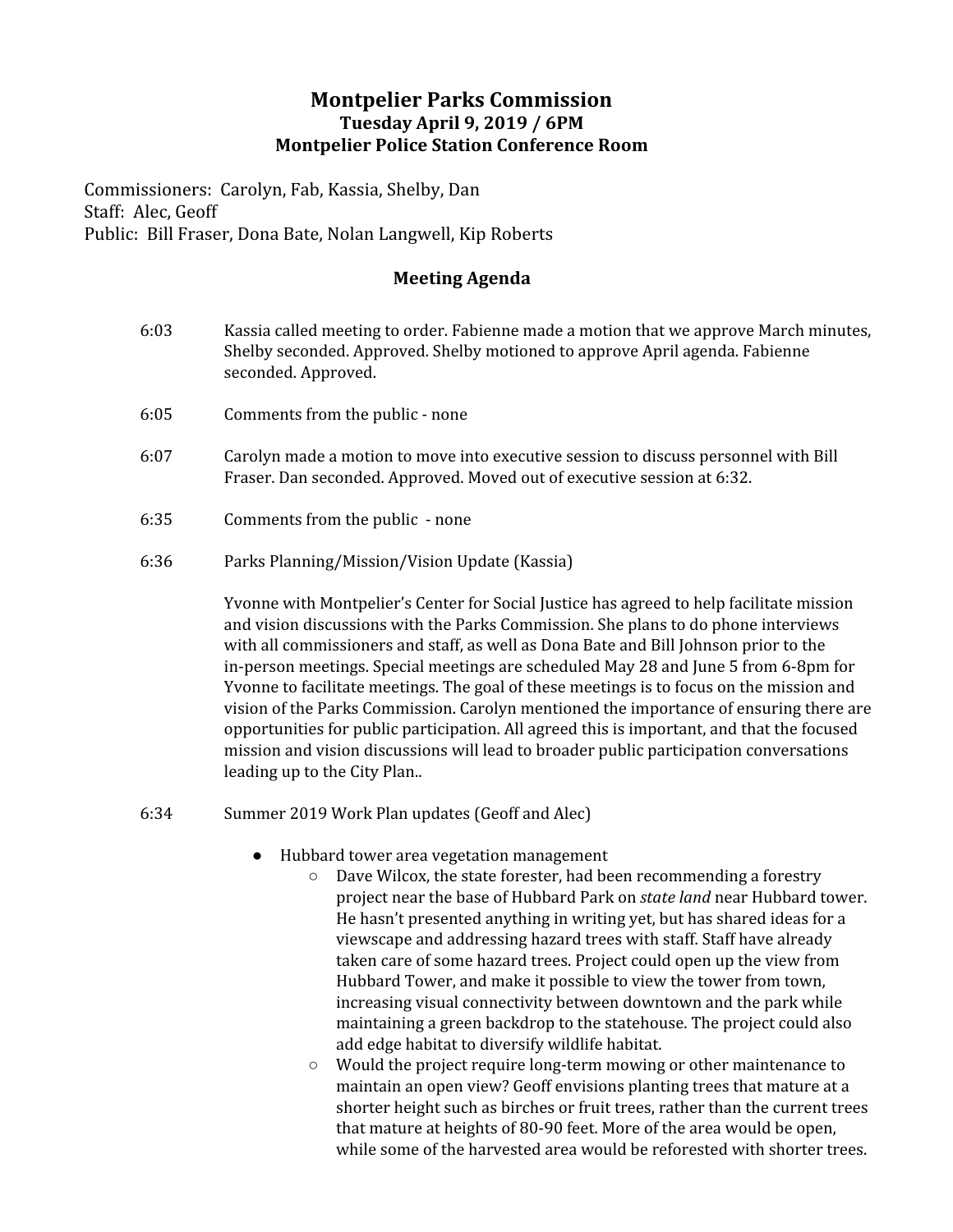- The project could be an opportunity to create more "urban" park space where people could play and picnic with views. It could also be sought after for special events like weddings, potentially generating some revenue.
- Commissioners would like to see a written plan, and would like to see some visuals to show what the project would look like from downtown, as well as from the tower.
- Geoff will help to organize a field tour for Commissioners and the public to walk the project and get a better sense of the proposal.
- Phase II North Branch trail construction
	- MAMBA was awarded a \$50,000 Recreation Trails Program grant, bringing their fundraising to a total of \$114,000 for North Branch trail construction.
	- Brook of the company Sinuosity plans to begin construction in late July/early August, hopefully completing all of phase II. Depending on progress, it may be necessary to complete some project elements in spring 2020.
	- MAMBA has put up orange fencing and signage to close newly constructed trails during mud season and prevent damage to trails constructed summer 2018.
	- Phase II trail site has been flagged and mapped, and the Parks Commission approved the project spring 2018. There was some concern that Phase I construction included more engineered features than were expected, a surprise to the public and the multi-use intent that was approved by commissioners. Staff and MAMBA will work closely to ensure that the Commission is aware of planned structures and minimize surprises.
	- Staff requested that MAMBA and Brook/Sinuosity proactively schedule time with parks staff to walk the proposed trail route. Together, they will annotate a map to mark features (tables, rollers, banks, etc.) that are planned to be installed to share with Commissioners.
	- Geoff expressed concern that we may be getting to the threshold of triggering Act 250, which requires environmental review for projects above 10-acres. Currently, 7.5 acres of parks in North Branch and Hubbard. Montpelier is responsible for 16 miles of trails. Adding more trails could put us over the 10-acre mark. Geoff will look into details to ensure we're in compliance. To ensure compliance, Dan requested we put any other new trail construction on hold until North Branch trails are complete, since they've already been approved by the Commission and MAMBA has completed fundraising. Geoff will explore Act 250 details.
	- The North Branch property has an easement that was originally funded by the Vermont Housing and Conservation Board. Shelby asked whether there are requirements of the easement to notify or get approval from VHCB prior to construction. Geoff will review the easement and share the easement with Commissioners.
- Hubbard road management proposal: Postponed until next meeting. Alec will continue to collect information from Friends of the Winooski and Watershed Consulting. Staff will incorporate a site visit into the Hubbard tower forest management field tour.
- North Hubbard tree management proposal
	- Ed Larson, a forester who regularly visits Hubbard Park, approached parks staff about developing a thinning proposal for areas in the north